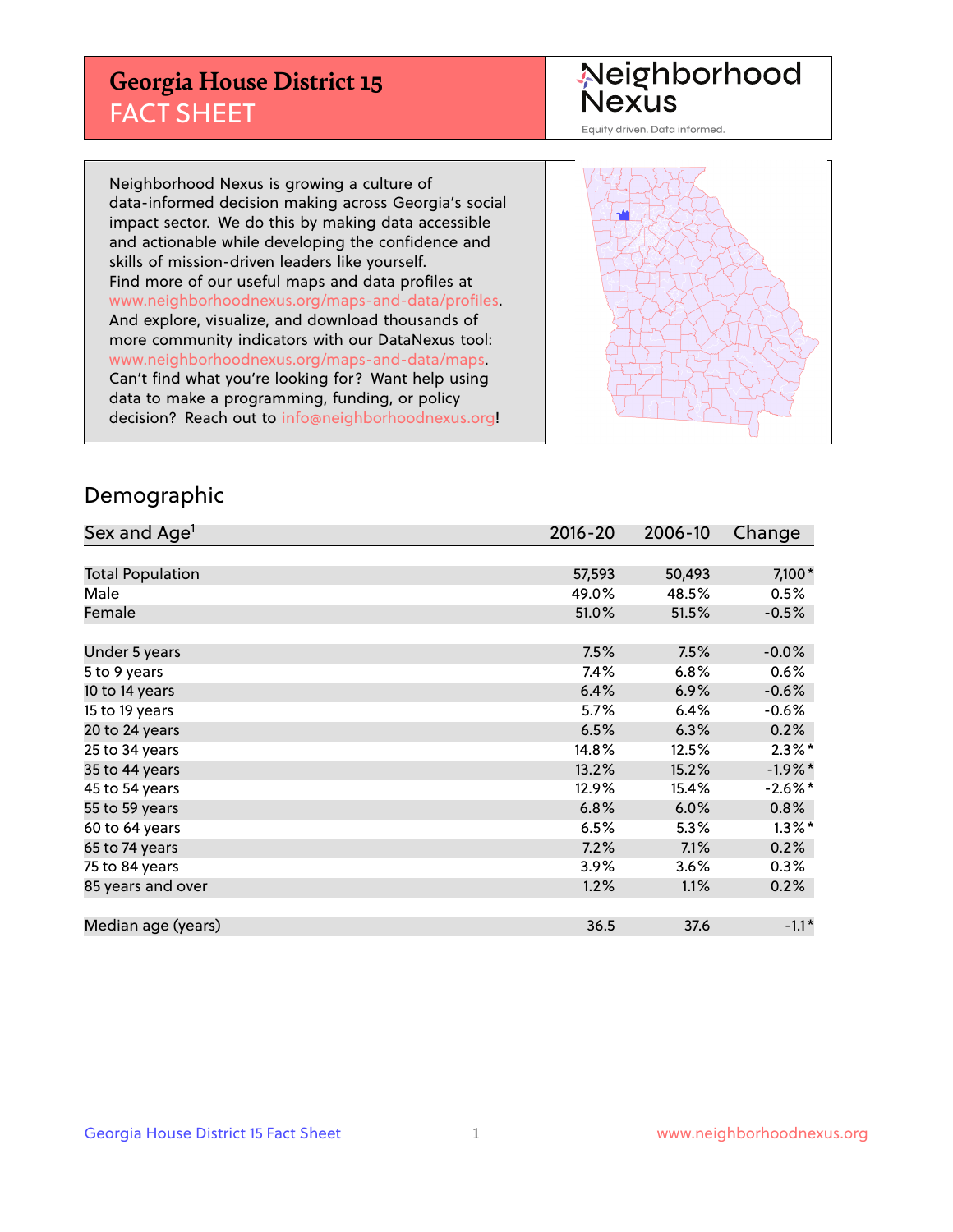## Demographic, continued...

| Race <sup>2</sup>                                            | $2016 - 20$    | 2006-10 | Change        |
|--------------------------------------------------------------|----------------|---------|---------------|
| <b>Total population</b>                                      | 57,593         | 50,493  | 7,100*        |
| One race                                                     | 94.5%          | 98.9%   | $-4.4\%$ *    |
| White                                                        | 77.9%          | 78.9%   | $-1.1%$       |
| <b>Black or African American</b>                             | 13.2%          | 11.0%   | 2.2%          |
| American Indian and Alaska Native                            | 0.2%           | 0.5%    | $-0.3%$       |
| Asian                                                        | 0.9%           | 0.9%    | $-0.0%$       |
| Native Hawaiian and Other Pacific Islander                   | 0.1%           | 0.0%    | 0.0%          |
| Some other race                                              | 2.3%           | 7.6%    | $-5.3%$ *     |
| Two or more races                                            | 5.5%           | 1.1%    | 4.4%*         |
| Race alone or in combination with other race(s) <sup>3</sup> | $2016 - 20$    | 2006-10 | Change        |
| Total population                                             | 57,593         | 50,493  | $7,100*$      |
| White                                                        | 83.0%          | 79.8%   | $3.2\%$ *     |
| <b>Black or African American</b>                             | 16.0%          | 11.5%   | 4.5%*         |
| American Indian and Alaska Native                            | 0.9%           | 0.7%    | 0.2%          |
| Asian                                                        | 1.4%           | 1.1%    | 0.3%          |
| Native Hawaiian and Other Pacific Islander                   | 0.1%           | 0.1%    | $-0.0%$       |
| Some other race                                              | 4.5%           | 7.8%    | $-3.3\%$ *    |
| Hispanic or Latino and Race <sup>4</sup>                     | $2016 - 20$    | 2006-10 | Change        |
| Total population                                             | 57,593         | 50,493  | 7,100*        |
| Hispanic or Latino (of any race)                             | 10.7%          | 9.6%    | 1.1%          |
| Not Hispanic or Latino                                       | 89.3%          | 90.4%   | $-1.1%$       |
| White alone                                                  | 71.5%          | 76.9%   | $-5.4\%$ *    |
| Black or African American alone                              | 13.0%          | 10.9%   | 2.1%          |
| American Indian and Alaska Native alone                      | 0.2%           | 0.5%    | $-0.3%$       |
| Asian alone                                                  | 0.9%           | 0.9%    | $-0.0%$       |
| Native Hawaiian and Other Pacific Islander alone             | 0.1%           | 0.0%    | 0.0%          |
| Some other race alone                                        | 0.3%           | 0.4%    | $-0.1%$       |
| Two or more races                                            | 3.4%           | 0.8%    | $2.5%$ *      |
| U.S. Citizenship Status <sup>5</sup>                         | $2016 - 20$    | 2006-10 | Change        |
|                                                              |                |         |               |
| Foreign-born population<br>Naturalized U.S. citizen          | 3,712          | 3,513   | 199<br>25.3%* |
| Not a U.S. citizen                                           | 49.0%<br>51.0% | 23.7%   |               |
|                                                              |                | 76.3%   | $-25.3%$      |
| Citizen, Voting Age Population <sup>6</sup>                  | $2016 - 20$    | 2006-10 | Change        |
| Citizen, 18 and over population                              | 41,448         | 35,395  | $6,053*$      |
| Male                                                         | 47.9%          | 47.5%   | 0.5%          |
| Female                                                       | 52.1%          | 52.5%   | $-0.5%$       |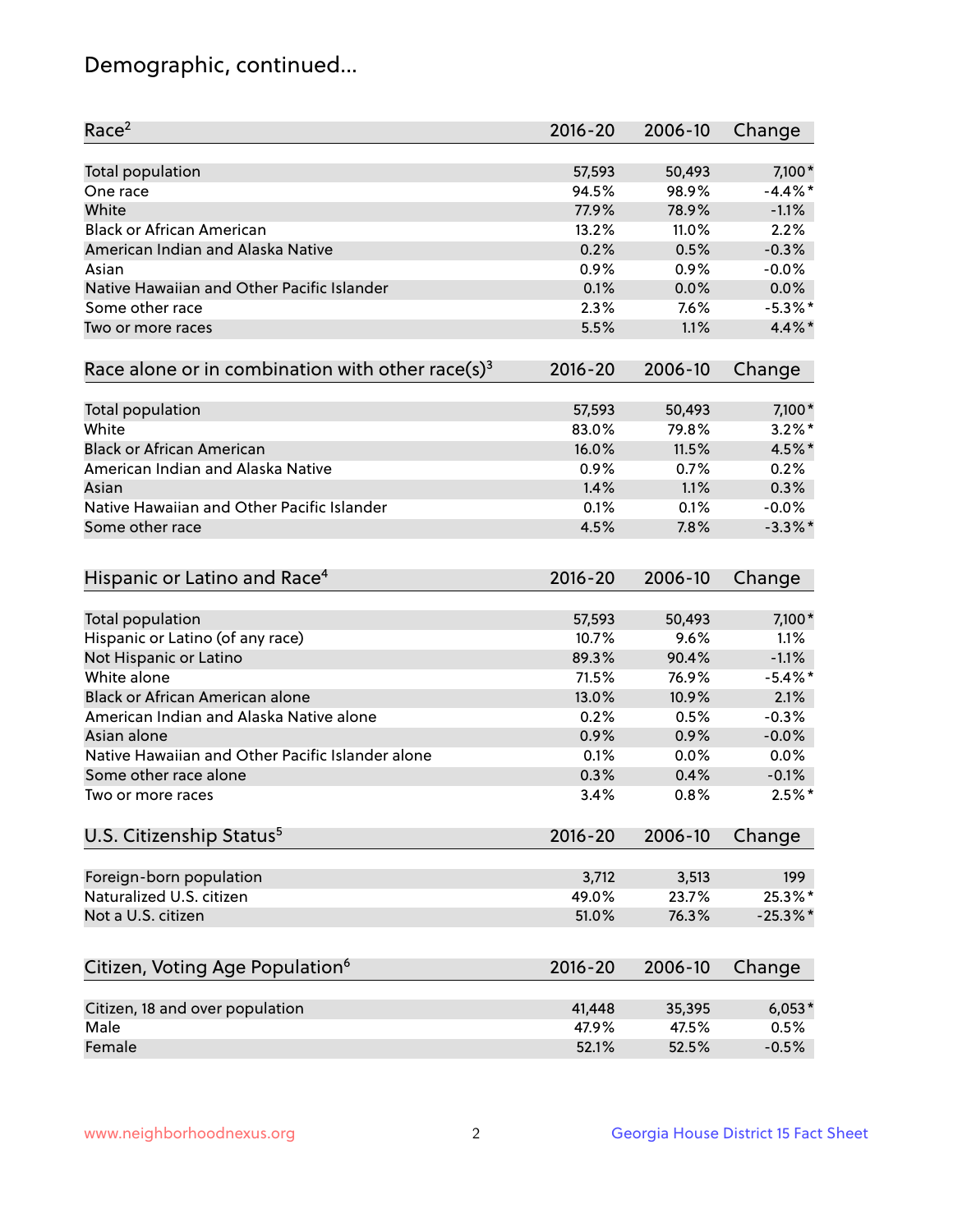#### Economic

| Income <sup>7</sup>                                 | $2016 - 20$ | 2006-10 | Change     |
|-----------------------------------------------------|-------------|---------|------------|
|                                                     |             |         |            |
| All households                                      | 20,978      | 18,689  | 2,289*     |
| Less than \$10,000                                  | 6.9%        | 8.6%    | $-1.7%$    |
| \$10,000 to \$14,999                                | 5.1%        | 6.2%    | $-1.0%$    |
| \$15,000 to \$24,999                                | 8.9%        | 11.7%   | $-2.8\%$ * |
| \$25,000 to \$34,999                                | 9.4%        | 12.2%   | $-2.8\%$ * |
| \$35,000 to \$49,999                                | 13.4%       | 14.0%   | $-0.7%$    |
| \$50,000 to \$74,999                                | 19.1%       | 21.0%   | $-1.9%$    |
| \$75,000 to \$99,999                                | 12.1%       | 10.6%   | 1.5%       |
| \$100,000 to \$149,999                              | 16.2%       | 10.0%   | $6.2\%$ *  |
| \$150,000 to \$199,999                              | 4.1%        | 3.5%    | 0.6%       |
| \$200,000 or more                                   | 4.7%        | 2.1%    | $2.6\%$ *  |
| Median household income (dollars)                   | 58,875      | 46,704  | 12,170*    |
| Mean household income (dollars)                     | 75,234      | 60,836  | 14,398*    |
| With earnings                                       | 78.9%       | 80.8%   | $-1.9%$    |
| Mean earnings (dollars)                             | 76,299      | 60,349  | 15,950*    |
| <b>With Social Security</b>                         | 27.9%       | 26.2%   | 1.7%       |
| Mean Social Security income (dollars)               | 19,603      | 15,848  | $3,755*$   |
| With retirement income                              | 19.6%       | 15.4%   | $4.2\%$ *  |
| Mean retirement income (dollars)                    | 26,274      | 22,191  | 4,084*     |
| With Supplemental Security Income                   | $7.2\%$     | 3.9%    | $3.3\%$ *  |
| Mean Supplemental Security Income (dollars)         | 11,762      | 7,181   | 4,582*     |
| With cash public assistance income                  | 3.8%        | 1.7%    | $2.1\%$ *  |
| Mean cash public assistance income (dollars)        | 2,550       | 3,978   | $-1,428$   |
| With Food Stamp/SNAP benefits in the past 12 months | 13.1%       | 7.2%    | $5.8\%$ *  |
|                                                     |             |         |            |
| Families                                            | 14,702      | 13,400  | $1,301*$   |
| Less than \$10,000                                  | 4.6%        | 5.7%    | $-1.1%$    |
| \$10,000 to \$14,999                                | 2.3%        | 4.1%    | $-1.8%$    |
| \$15,000 to \$24,999                                | 6.9%        | 8.9%    | $-2.0%$    |
| \$25,000 to \$34,999                                | 10.0%       | 11.3%   | $-1.3%$    |
| \$35,000 to \$49,999                                | 10.1%       | 14.3%   | $-4.2\%$ * |
| \$50,000 to \$74,999                                | 19.7%       | 23.7%   | $-4.0\%$ * |
| \$75,000 to \$99,999                                | 14.0%       | 12.4%   | 1.6%       |
| \$100,000 to \$149,999                              | 20.9%       | 12.8%   | $8.1\%$ *  |
| \$150,000 to \$199,999                              | 6.4%        | 4.1%    | $2.3\%$ *  |
| \$200,000 or more                                   | 5.1%        | 2.7%    | 2.4%       |
| Median family income (dollars)                      | 70,567      | 55,305  | 15,262*    |
| Mean family income (dollars)                        | 86,501      | 68,929  | 17,571*    |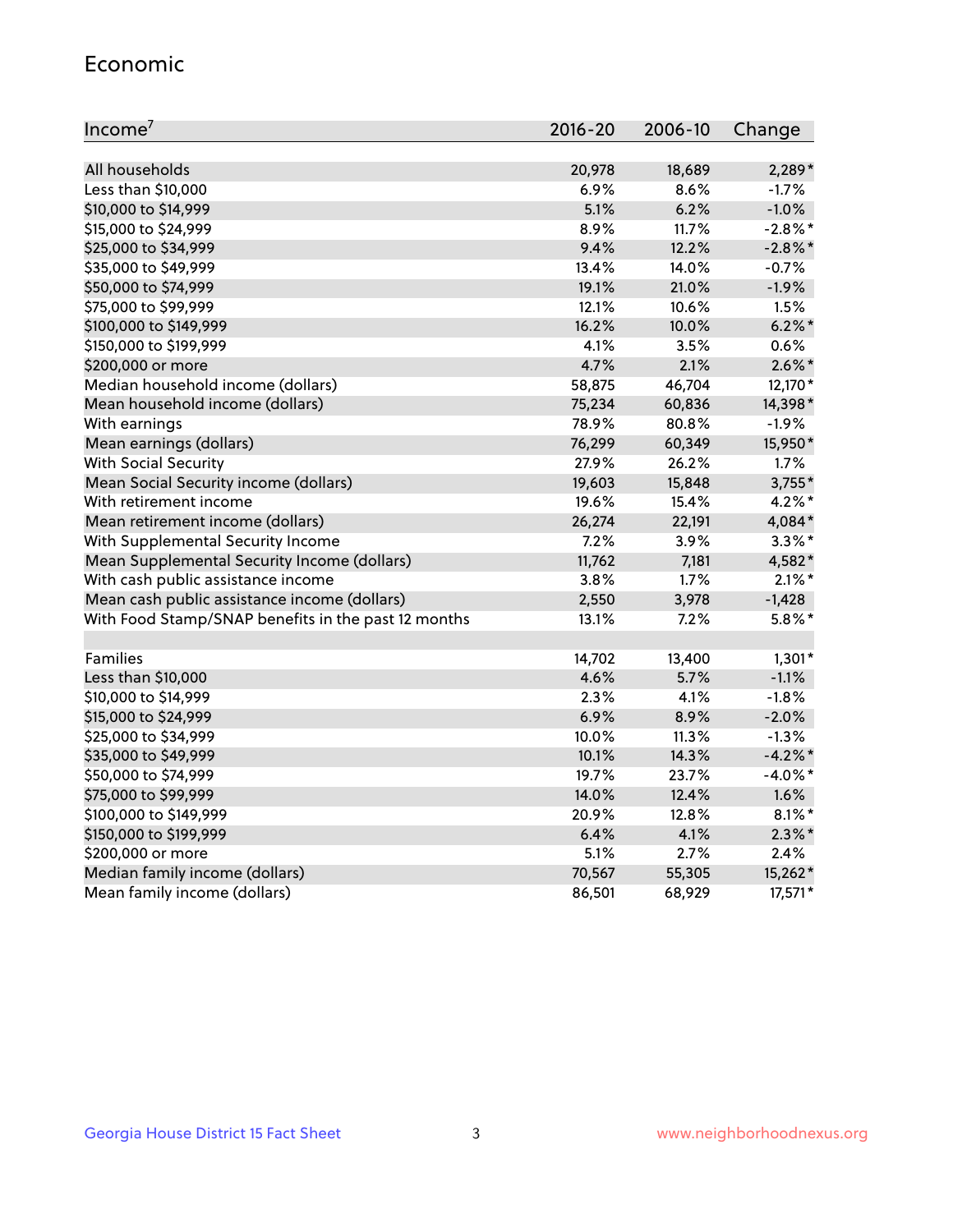## Economic, continued...

| Income, continued <sup>8</sup>                                        | $2016 - 20$ | 2006-10 | Change   |
|-----------------------------------------------------------------------|-------------|---------|----------|
|                                                                       |             |         |          |
| Nonfamily households                                                  | 6,276       | 5,288   | 988*     |
| Median nonfamily income (dollars)                                     | 33,943      | 25,699  | $8,244*$ |
| Mean nonfamily income (dollars)                                       | 43,612      | 38,282  | 5,330    |
| Median earnings for workers (dollars)                                 | 34,455      | 28,302  | $6,153*$ |
| Median earnings for male full-time, year-round workers                | 46,921      | 41,798  | $5,123*$ |
| (dollars)                                                             |             |         |          |
| Median earnings for female full-time, year-round workers<br>(dollars) | 36,537      | 31,849  | 4,688*   |
| Per capita income (dollars)                                           | 27,539      | 23,283  | $4,257*$ |
|                                                                       |             |         |          |
| Families and People Below Poverty Level <sup>9</sup>                  | $2016 - 20$ | 2006-10 | Change   |
| <b>All families</b>                                                   |             |         |          |
|                                                                       | 12.1%       | 11.0%   | 1.1%     |
| With related children under 18 years                                  | 15.0%       | 16.9%   | $-1.9%$  |
| With related children under 5 years only                              | 18.5%       | 19.8%   | $-1.3%$  |
| Married couple families                                               | 7.4%        | 5.9%    | 1.5%     |
| With related children under 18 years                                  | 8.6%        | 7.4%    | 1.2%     |
| With related children under 5 years only                              | 5.8%        | 11.4%   | $-5.6%$  |
| Families with female householder, no husband present                  | 27.7%       | 32.9%   | $-5.2%$  |
| With related children under 18 years                                  | 29.9%       | 39.7%   | $-9.8%$  |
| With related children under 5 years only                              | 63.5%       | 32.1%   | 31.3%    |
| All people                                                            | 15.1%       | 14.9%   | 0.2%     |
| Under 18 years                                                        | 18.3%       | 22.0%   | $-3.7%$  |
| Related children under 18 years                                       | 18.1%       | 21.5%   | $-3.4%$  |
| Related children under 5 years                                        | 17.7%       | 30.7%   | $-13.0%$ |
| Related children 5 to 17 years                                        | 18.3%       | 17.7%   | 0.6%     |
| 18 years and over                                                     | 14.0%       | 12.5%   | 1.5%     |
| 18 to 64 years                                                        | 13.5%       | 12.8%   | 0.7%     |
| 65 years and over                                                     | 16.4%       | 10.8%   | 5.6%     |
| People in families                                                    | 13.6%       | 13.0%   | 0.5%     |
| Unrelated individuals 15 years and over                               | 22.9%       | 25.5%   | $-2.6%$  |
|                                                                       |             |         |          |
| Non-Hispanic white people                                             | 13.3%       | 10.6%   | 2.7%     |
| Black or African-American people                                      | 19.6%       | 27.8%   | $-8.2%$  |
| Asian people                                                          | 19.2%       | 2.3%    | 16.9%    |
| Hispanic or Latino people                                             | 20.1%       | 34.4%   | $-14.3%$ |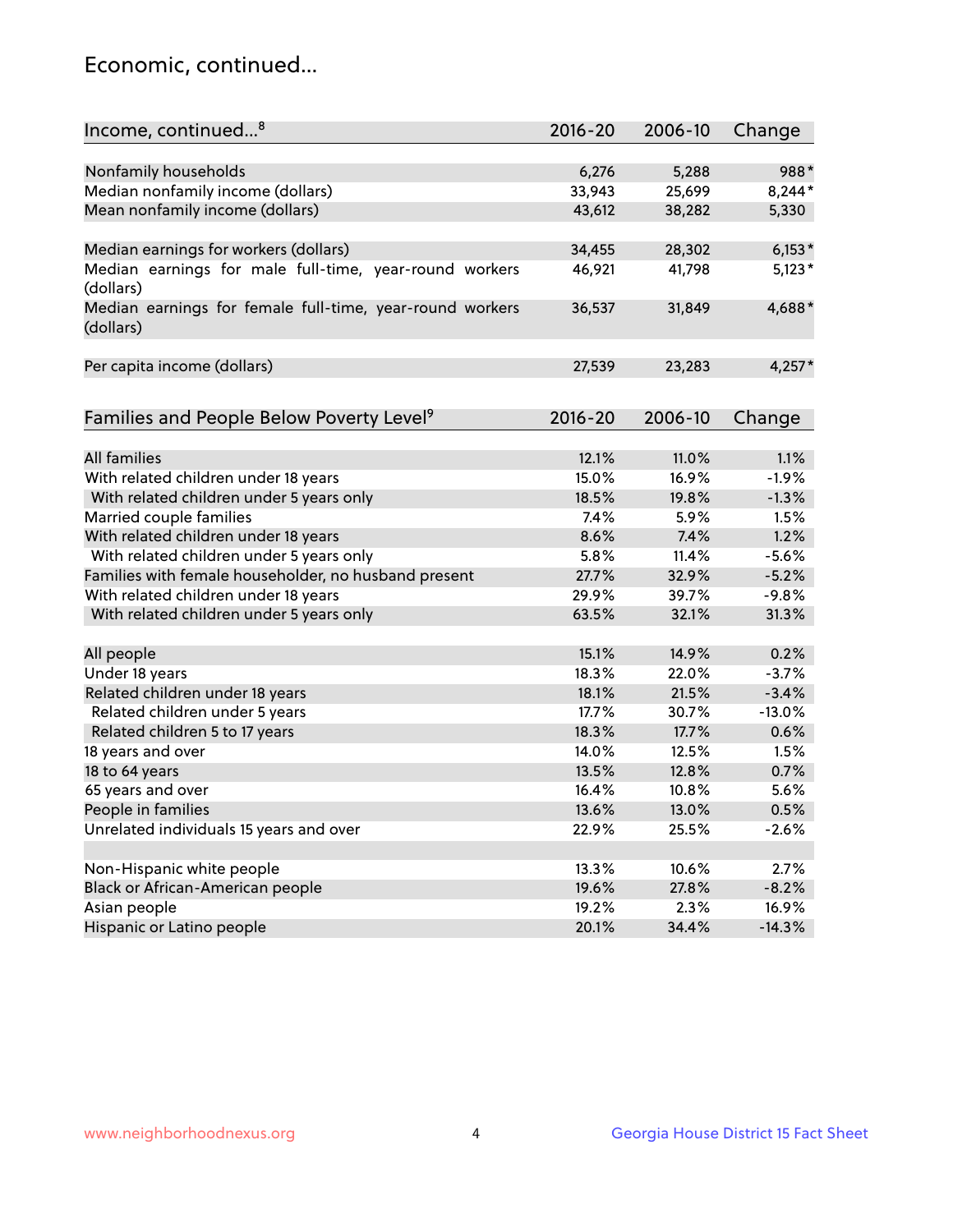## Employment

| Employment Status <sup>10</sup>                                                               | $2016 - 20$    | 2006-10        | Change          |
|-----------------------------------------------------------------------------------------------|----------------|----------------|-----------------|
|                                                                                               |                |                |                 |
| Population 16 years and over                                                                  | 44,804         | 38,901         | 5,902*          |
| In labor force                                                                                | 62.8%          | 63.6%          | $-0.7%$         |
| Civilian labor force                                                                          | 62.6%          | 63.4%          | $-0.8%$         |
| Employed                                                                                      | 58.8%          | 58.8%          | $-0.0%$         |
| Unemployed                                                                                    | 3.9%           | 4.7%           | $-0.8%$         |
| <b>Armed Forces</b>                                                                           | 0.2%           | 0.1%           | 0.1%            |
| Not in labor force                                                                            | 37.2%          | 36.4%          | 0.7%            |
|                                                                                               |                |                |                 |
| Civilian labor force                                                                          | 28,056         | 24,680         | 3,376 *         |
| <b>Unemployment Rate</b>                                                                      | 6.2%           | 7.4%           | $-1.2%$         |
| Females 16 years and over                                                                     | 23,347         | 20,189         | $3,158*$        |
| In labor force                                                                                | 59.2%          | 55.6%          | 3.6%            |
| Civilian labor force                                                                          | 59.2%          | 55.5%          | 3.7%            |
| Employed                                                                                      | 54.5%          | 51.4%          | 3.1%            |
|                                                                                               |                |                |                 |
| Own children of the householder under 6 years                                                 | 4,877          | 4,187          | 690             |
| All parents in family in labor force                                                          | 56.6%          | 58.2%          | $-1.5%$         |
|                                                                                               |                |                |                 |
| Own children of the householder 6 to 17 years                                                 | 8,981          | 7,939          | 1,042           |
| All parents in family in labor force                                                          | 72.7%          | 70.4%          | 2.3%            |
|                                                                                               |                |                |                 |
| Industry <sup>11</sup>                                                                        | $2016 - 20$    | 2006-10        | Change          |
|                                                                                               |                |                |                 |
| Civilian employed population 16 years and over                                                | 26,326<br>0.8% | 22,863<br>1.2% | $3,463*$        |
| Agriculture, forestry, fishing and hunting, and mining<br>Construction                        |                |                | $-0.3%$         |
|                                                                                               | 8.8%           | 11.2%          | $-2.4\%$ *      |
| Manufacturing<br>Wholesale trade                                                              | 18.1%<br>2.3%  | 16.0%<br>2.8%  | 2.1%<br>$-0.5%$ |
| Retail trade                                                                                  | 12.4%          | 14.0%          | $-1.7%$         |
|                                                                                               | 6.5%           | 5.4%           | 1.0%            |
| Transportation and warehousing, and utilities<br>Information                                  | 1.8%           | 1.6%           | 0.2%            |
| Finance and insurance, and real estate and rental and leasing                                 | 4.5%           | 5.8%           | $-1.3%$         |
|                                                                                               |                |                |                 |
| Professional, scientific, and management, and administrative<br>and waste management services | 9.7%           | 8.4%           | $1.3\%$         |
| Educational services, and health care and social assistance                                   | 19.0%          | 15.4%          | $3.6\%$ *       |
| Arts, entertainment, and recreation, and accommodation and                                    | 7.9%           | 8.5%           | $-0.6%$         |
| food services                                                                                 |                |                |                 |
| Other services, except public administration                                                  | 4.6%           | 4.8%           | $-0.2%$         |
| Public administration                                                                         | 3.7%           | 4.7%           | $-1.0%$         |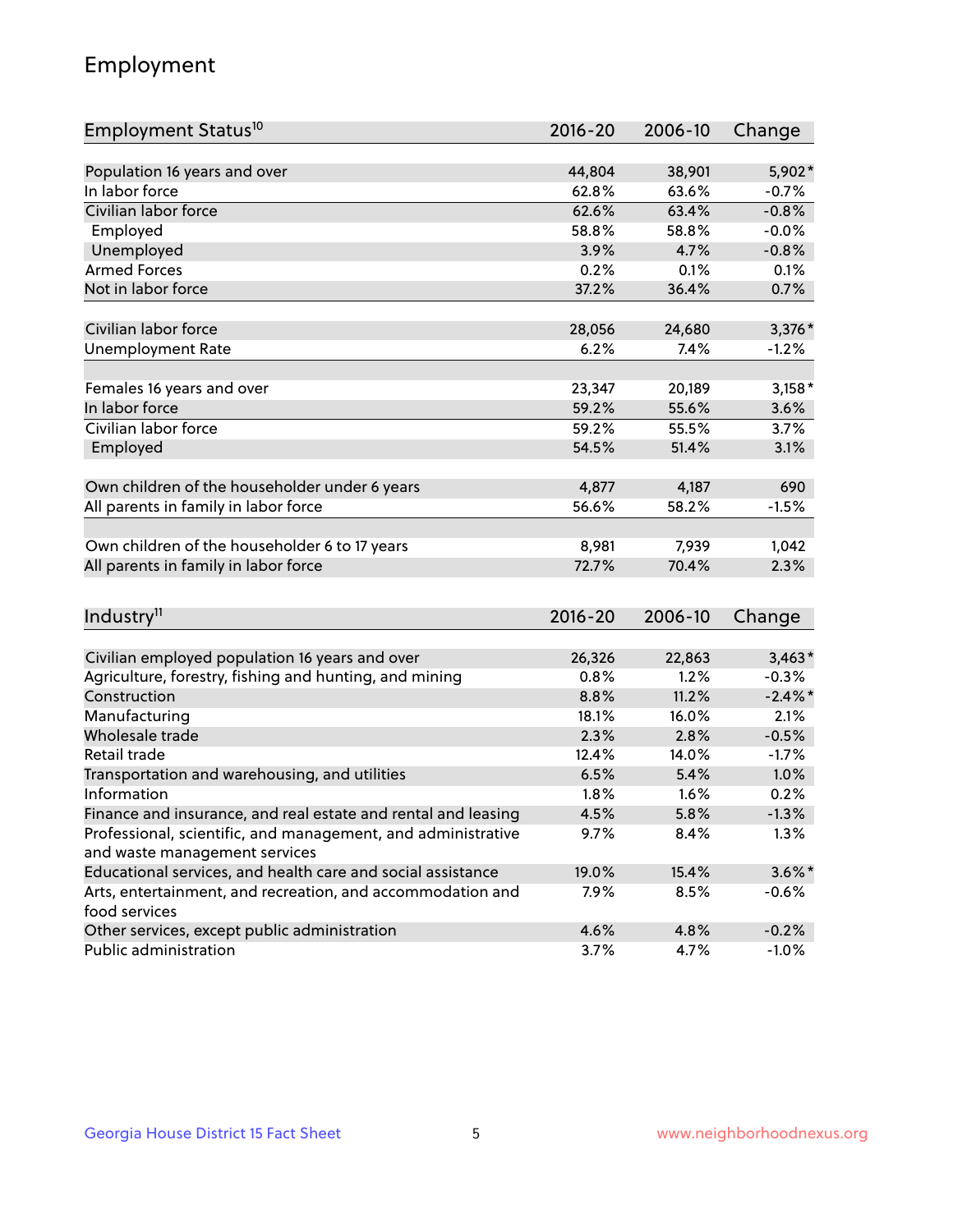## Employment, continued...

| Occupation <sup>12</sup>                                                    | $2016 - 20$     | 2006-10         | Change   |
|-----------------------------------------------------------------------------|-----------------|-----------------|----------|
| Civilian employed population 16 years and over                              |                 |                 | $3,463*$ |
|                                                                             | 26,326<br>30.2% | 22,863<br>28.3% | 1.8%     |
| Management, business, science, and arts occupations                         | 15.4%           | 15.8%           | $-0.3%$  |
| Service occupations                                                         |                 |                 |          |
| Sales and office occupations                                                | 24.2%           | 25.9%           | $-1.7%$  |
| Natural<br>and<br>resources,<br>construction,<br>maintenance<br>occupations | 11.4%           | 12.9%           | $-1.5%$  |
| Production, transportation, and material moving occupations                 | 18.8%           | 17.1%           | 1.7%     |
| Class of Worker <sup>13</sup>                                               | $2016 - 20$     | 2006-10         | Change   |
|                                                                             |                 |                 |          |
| Civilian employed population 16 years and over                              | 26,326          | 22,863          | $3,463*$ |
| Private wage and salary workers                                             | 81.6%           | 79.7%           | 1.9%     |
| Government workers                                                          | 11.9%           | 14.4%           | $-2.5%$  |
| Self-employed in own not incorporated business workers                      | 6.1%            | 5.8%            | 0.2%     |
| Unpaid family workers                                                       | 0.4%            | 0.0%            | 0.4%     |
| Job Flows <sup>14</sup>                                                     | 2019            | 2010            | Change   |
|                                                                             |                 |                 |          |
| Total Jobs in district                                                      | 29,025          | 22,512          | 6,513    |
| Held by residents of district                                               | 22.0%           | 21.3%           | 0.7%     |
| Held by non-residents of district                                           | 78.0%           | 78.7%           | $-0.7%$  |
|                                                                             |                 |                 |          |
| Jobs by Industry Sector <sup>15</sup>                                       | 2019            | 2010            | Change   |
| Total Jobs in district                                                      | 29,025          | 22,512          | 6,513    |
| Goods Producing sectors                                                     | 29.3%           | 30.1%           | $-0.8%$  |
| Trade, Transportation, and Utilities sectors                                | 25.0%           | 25.4%           | $-0.4%$  |
| All Other Services sectors                                                  | 45.7%           | 44.5%           | 1.2%     |
|                                                                             |                 |                 |          |
| Total Jobs in district held by district residents                           | 6,377           | 4,796           | 1,581    |
| <b>Goods Producing sectors</b>                                              | 29.2%           | 27.0%           | 2.2%     |
| Trade, Transportation, and Utilities sectors                                | 18.2%           | 18.3%           | $-0.1%$  |
| All Other Services sectors                                                  | 52.6%           | 54.7%           | $-2.1%$  |
|                                                                             |                 |                 |          |
| Jobs by Earnings <sup>16</sup>                                              | 2019            | 2010            | Change   |
|                                                                             |                 |                 |          |
| Total Jobs in district                                                      | 29,025          | 22,512          | 6,513    |
| Jobs with earnings \$1250/month or less                                     | 23.4%           | 24.4%           | $-1.0%$  |
| Jobs with earnings \$1251/month to \$3333/month                             | 36.2%           | 45.3%           | $-9.1%$  |
| Jobs with earnings greater than \$3333/month                                | 40.4%           | 30.3%           | 10.2%    |
|                                                                             |                 |                 |          |
| Total Jobs in district held by district residents                           | 6,377           | 4,796           | 1,581    |
| Jobs with earnings \$1250/month or less                                     | 24.6%           | 26.5%           | $-1.9%$  |
| Jobs with earnings \$1251/month to \$3333/month                             | 39.6%           | 45.6%           | $-5.9%$  |
| Jobs with earnings greater than \$3333/month                                | 35.8%           | 28.0%           | 7.8%     |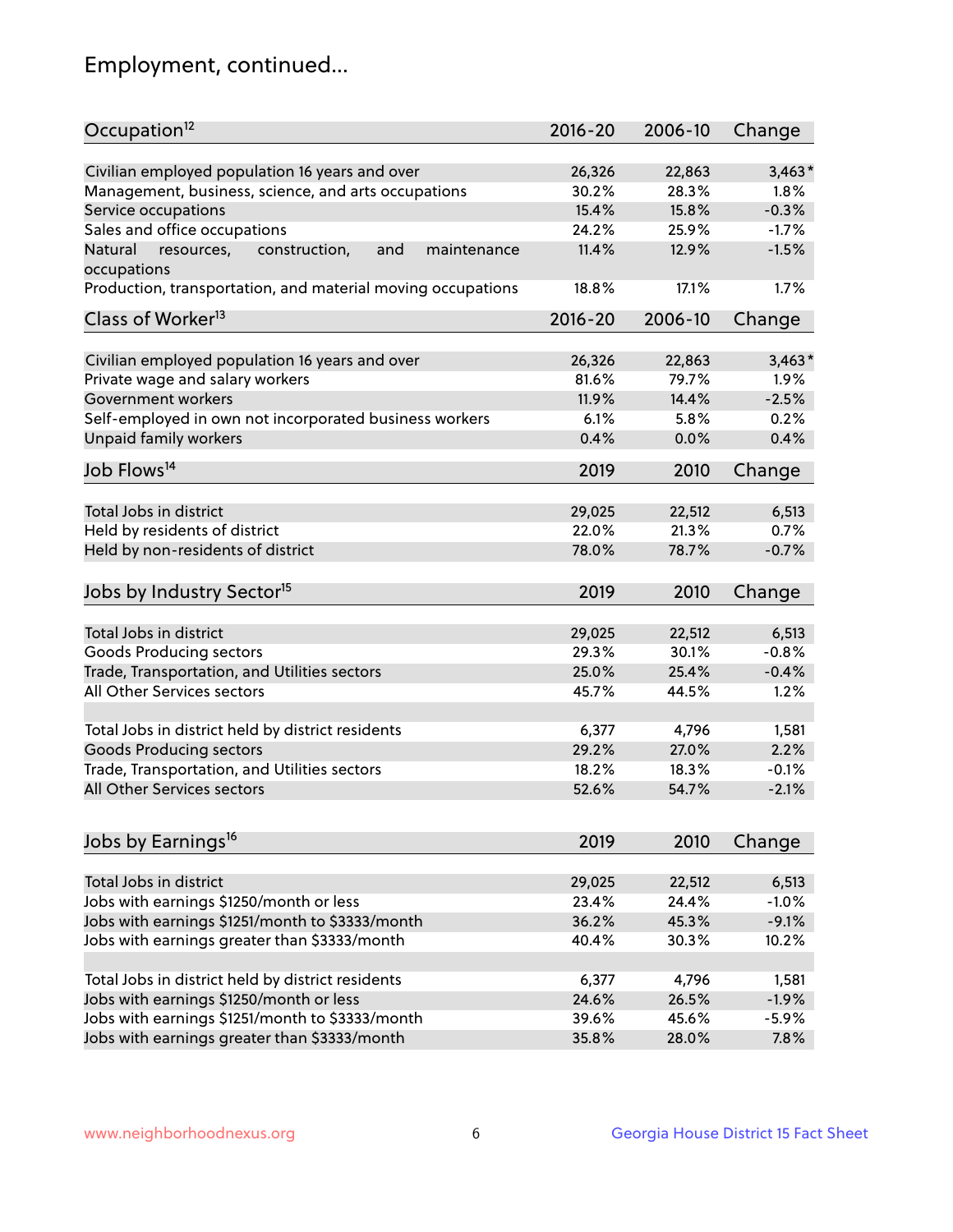## Employment, continued...

| Jobs by Age of Worker <sup>17</sup>               | 2019   | 2010   | Change  |
|---------------------------------------------------|--------|--------|---------|
|                                                   |        |        |         |
| Total Jobs in district                            | 29,025 | 22,512 | 6,513   |
| Jobs with workers age 29 or younger               | 24.2%  | 21.4%  | 2.8%    |
| Jobs with workers age 30 to 54                    | 53.0%  | 61.5%  | $-8.5%$ |
| Jobs with workers age 55 or older                 | 22.8%  | 17.0%  | 5.8%    |
|                                                   |        |        |         |
| Total Jobs in district held by district residents | 6,377  | 4.796  | 1,581   |
| Jobs with workers age 29 or younger               | 24.1%  | 21.0%  | 3.0%    |
| Jobs with workers age 30 to 54                    | 52.0%  | 59.9%  | $-7.9%$ |
| Jobs with workers age 55 or older                 | 23.9%  | 19.0%  | 4.9%    |
|                                                   |        |        |         |

#### Education

| School Enrollment <sup>18</sup>                | $2016 - 20$ | 2006-10 | Change     |
|------------------------------------------------|-------------|---------|------------|
|                                                |             |         |            |
| Population 3 years and over enrolled in school | 12,933      | 11,793  | 1,140      |
| Nursery school, preschool                      | $6.0\%$     | $7.8\%$ | $-1.8%$    |
| Kindergarten                                   | 6.1%        | 5.2%    | 0.9%       |
| Elementary school (grades 1-8)                 | 48.3%       | 48.5%   | $-0.2%$    |
| High school (grades 9-12)                      | 22.5%       | 23.6%   | $-1.1%$    |
| College or graduate school                     | 17.1%       | 14.9%   | 2.2%       |
| Educational Attainment <sup>19</sup>           | $2016 - 20$ | 2006-10 | Change     |
|                                                |             |         |            |
| Population 25 years and over                   | 38,348      | 33,373  | 4,975*     |
| Less than 9th grade                            | 4.6%        | $7.4\%$ | $-2.8\%$ * |
| 9th to 12th grade, no diploma                  | 9.3%        | 15.0%   | $-5.7\%$ * |
| High school graduate (includes equivalency)    | 35.4%       | 37.5%   | $-2.0\%$   |
| Some college, no degree                        | 23.2%       | 17.9%   | $5.3\%$ *  |
| Associate's degree                             | 6.6%        | 4.5%    | $2.1\%$ *  |
| Bachelor's degree                              | 13.9%       | 11.5%   | $2.5%$ *   |
| Graduate or professional degree                | 6.9%        | 6.3%    | $0.6\%$    |
|                                                |             |         |            |
| Percent high school graduate or higher         | 86.0%       | 77.6%   | $8.4\%$ *  |
| Percent bachelor's degree or higher            | 20.8%       | 17.7%   | $3.1\%$ *  |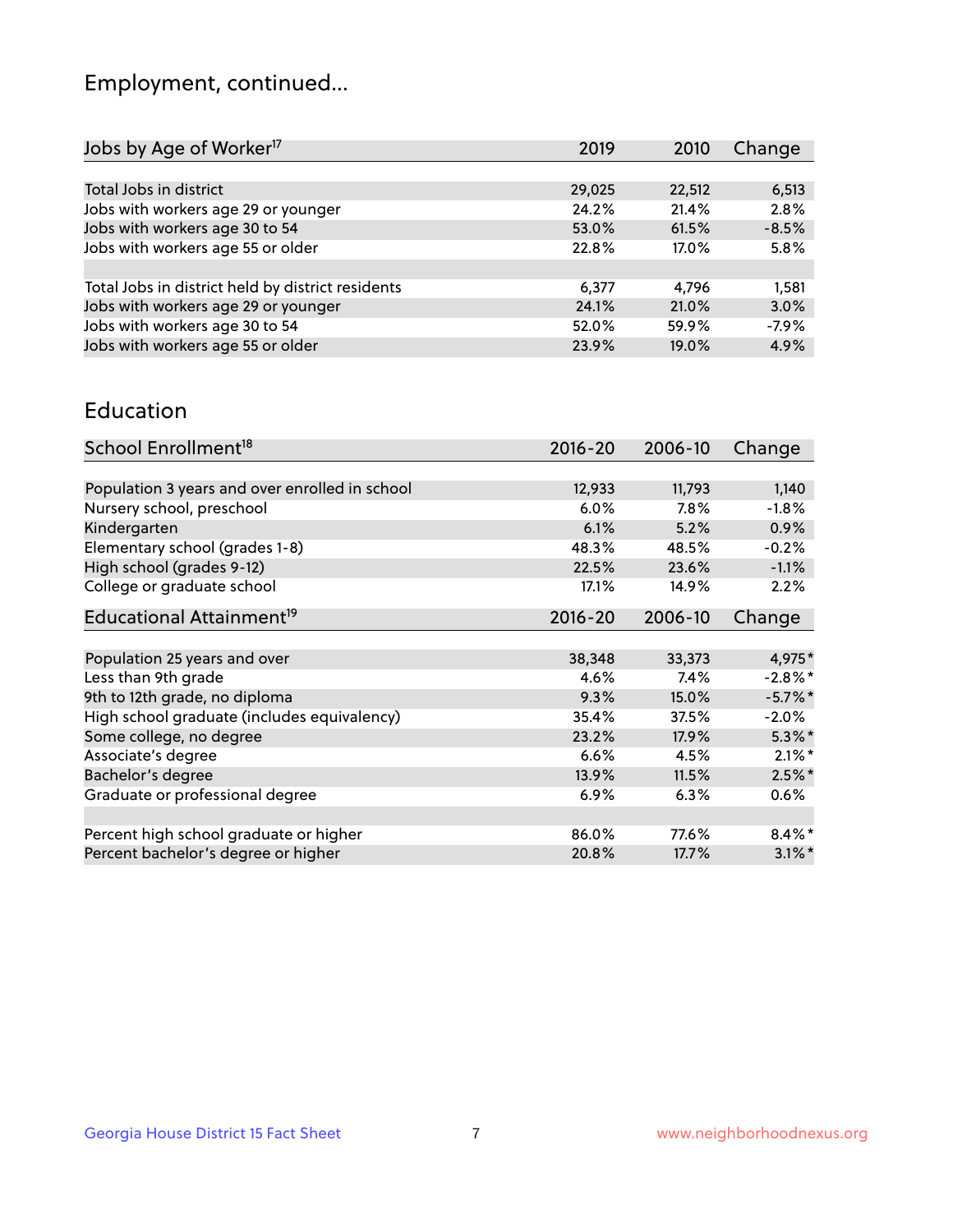## Housing

| Households by Type <sup>20</sup>                     | 2016-20     | 2006-10 | Change     |
|------------------------------------------------------|-------------|---------|------------|
|                                                      |             |         |            |
| <b>Total households</b>                              | 20,978      | 18,689  | $2,289*$   |
| Family households (families)                         | 70.1%       | 71.7%   | $-1.6%$    |
| With own children under 18 years                     | 31.5%       | 30.0%   | 1.4%       |
| Married-couple family                                | 49.9%       | 55.2%   | $-5.3%$ *  |
| With own children of the householder under 18 years  | 21.5%       | 21.0%   | 0.5%       |
| Male householder, no wife present, family            | 4.9%        | 4.8%    | 0.1%       |
| With own children of the householder under 18 years  | 1.8%        | 1.9%    | $-0.1%$    |
| Female householder, no husband present, family       | 15.3%       | 11.7%   | $3.6\%$ *  |
| With own children of the householder under 18 years  | 8.2%        | 7.1%    | 1.0%       |
| Nonfamily households                                 | 29.9%       | 28.3%   | 1.6%       |
| Householder living alone                             | 25.7%       | 23.2%   | 2.5%       |
| 65 years and over                                    | 9.7%        | 7.6%    | $2.1\%$ *  |
|                                                      |             |         |            |
| Households with one or more people under 18 years    | 37.6%       | 34.3%   | $3.3\%$ *  |
| Households with one or more people 65 years and over | 25.8%       | 21.8%   | 4.0%*      |
|                                                      |             |         |            |
| Average household size                               | 2.69        | 2.67    | 0.03       |
| Average family size                                  | 3.24        | 3.16    | 0.08       |
|                                                      |             |         |            |
| Housing Occupancy <sup>21</sup>                      | 2016-20     | 2006-10 | Change     |
|                                                      |             |         |            |
| Total housing units                                  | 23,021      | 21,255  | 1,766*     |
| Occupied housing units                               | 91.1%       | 87.9%   | $3.2\%$ *  |
| Vacant housing units                                 | 8.9%        | 12.1%   | $-3.2\%$ * |
|                                                      |             |         |            |
| Homeowner vacancy rate                               | 2.0         | 4.4     | $-2.5$     |
| Rental vacancy rate                                  | 4.2         | 14.1    | $-9.9*$    |
|                                                      |             |         |            |
| Units in Structure <sup>22</sup>                     | $2016 - 20$ | 2006-10 | Change     |
|                                                      |             |         |            |
| Total housing units                                  | 23,021      | 21,255  | $1,766*$   |
| 1-unit, detached                                     | 65.4%       | 68.0%   | $-2.6%$    |
| 1-unit, attached                                     | 3.3%        | 3.8%    | $-0.5%$    |
| 2 units                                              | 2.4%        | 2.6%    | $-0.1%$    |
| 3 or 4 units                                         | 4.7%        | 3.9%    | 0.7%       |
| 5 to 9 units                                         | 4.1%        | 5.5%    | $-1.4%$    |
|                                                      |             |         |            |
| 10 to 19 units                                       | 3.7%        | 3.5%    | 0.1%       |
| 20 or more units                                     | 4.4%        | 1.0%    | $3.4\%$ *  |
| Mobile home                                          | 12.0%       | 11.7%   | 0.3%       |
| Boat, RV, van, etc.                                  | 0.0%        | 0.0%    | 0.0%       |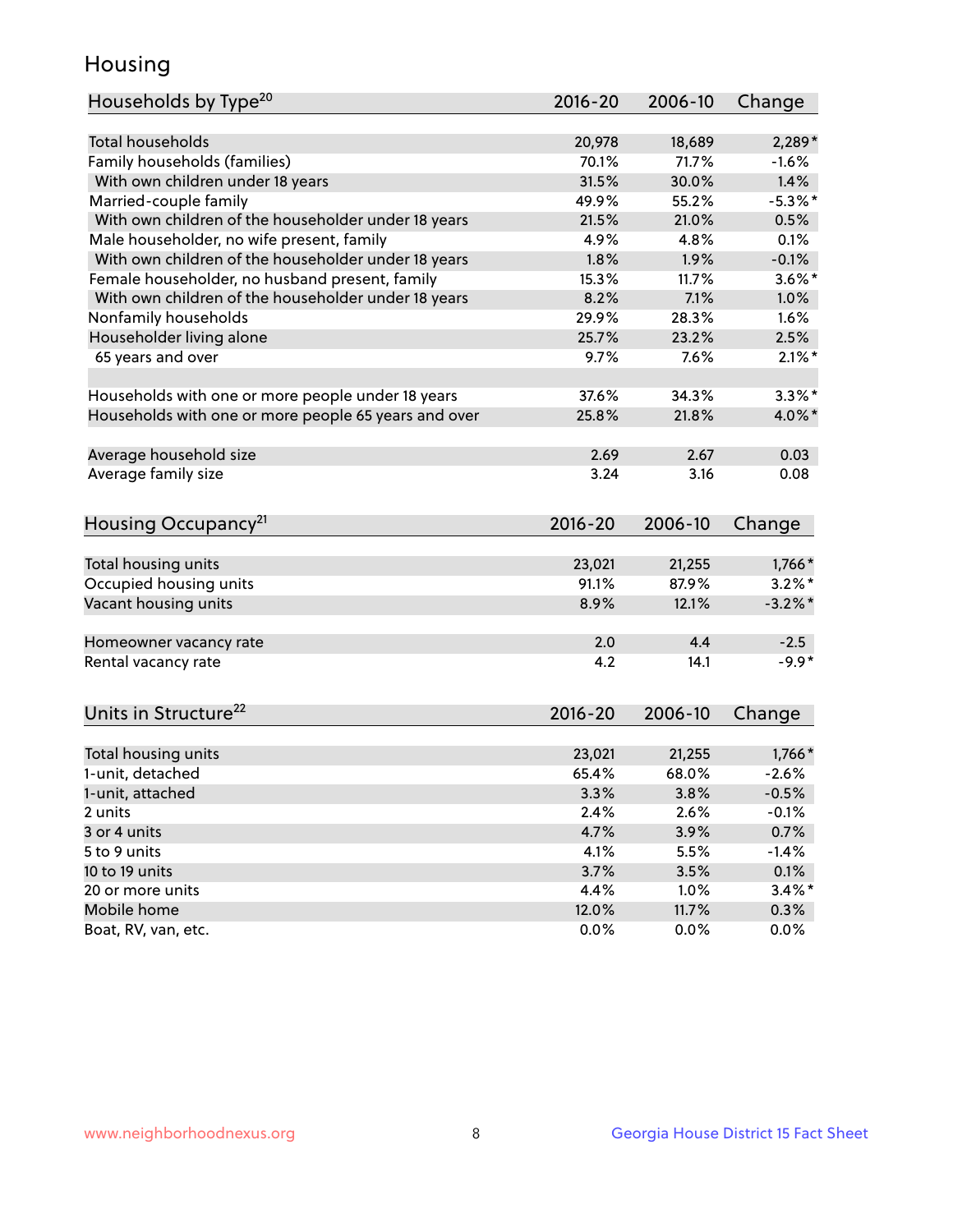## Housing, Continued...

| Year Structure Built <sup>23</sup>             | 2016-20     | 2006-10 | Change      |
|------------------------------------------------|-------------|---------|-------------|
| Total housing units                            | 23,021      | 21,255  | 1,766*      |
| Built 2014 or later                            | 5.9%        | (X)     | (X)         |
| Built 2010 to 2013                             | 1.4%        | (X)     | (X)         |
| Built 2000 to 2009                             | 19.8%       | 18.9%   | 0.9%        |
| Built 1990 to 1999                             | 23.6%       | 21.2%   | 2.4%        |
| Built 1980 to 1989                             | 18.6%       | 18.8%   | $-0.1%$     |
| Built 1970 to 1979                             | 11.3%       | 18.6%   | $-7.3%$     |
| Built 1960 to 1969                             | 7.9%        | 10.3%   | $-2.4\%$ *  |
| Built 1950 to 1959                             | 5.3%        | 5.9%    | $-0.6%$     |
| Built 1940 to 1949                             | 3.7%        | 2.7%    | 1.1%        |
| Built 1939 or earlier                          | 2.6%        | 3.7%    | $-1.1%$     |
|                                                |             |         |             |
| Housing Tenure <sup>24</sup>                   | $2016 - 20$ | 2006-10 | Change      |
| Occupied housing units                         | 20,978      | 18,689  | 2,289*      |
| Owner-occupied                                 | 61.3%       | 67.0%   | $-5.7\%$ *  |
| Renter-occupied                                | 38.7%       | 33.0%   | $5.7\%$ *   |
| Average household size of owner-occupied unit  | 2.77        | 2.76    | 0.01        |
| Average household size of renter-occupied unit | 2.57        | 2.47    | 0.10        |
| Residence 1 Year Ago <sup>25</sup>             | $2016 - 20$ | 2006-10 | Change      |
| Population 1 year and over                     | 56,961      | 49,878  | 7,084*      |
| Same house                                     | 84.5%       | 82.7%   | 1.8%        |
| Different house in the U.S.                    | 15.2%       | 16.5%   | $-1.2%$     |
| Same county                                    | 7.8%        | 10.6%   | $-2.8%$     |
| Different county                               | 7.5%        | 5.9%    | 1.6%        |
| Same state                                     | 6.3%        | 4.4%    | $1.9\%$ *   |
| Different state                                | 1.2%        | 1.5%    | $-0.4%$     |
| Abroad                                         | 0.3%        | 0.8%    | $-0.5%$     |
|                                                |             |         |             |
| Value of Housing Unit <sup>26</sup>            | $2016 - 20$ | 2006-10 | Change      |
| Owner-occupied units                           | 12,854      | 12,514  | 340         |
| Less than \$50,000                             | 8.0%        | 7.6%    | 0.4%        |
| \$50,000 to \$99,999                           | 10.4%       | 15.2%   | $-4.8%$     |
| \$100,000 to \$149,999                         | 14.2%       | 27.9%   | $-13.6\%$ * |
| \$150,000 to \$199,999                         | 24.3%       | 22.2%   | 2.1%        |
| \$200,000 to \$299,999                         | 26.8%       | 13.5%   | 13.3%*      |
| \$300,000 to \$499,999                         | 11.8%       | 8.8%    | 3.0%        |
| \$500,000 to \$999,999                         | 3.6%        | 3.7%    | $-0.0%$     |
| \$1,000,000 or more                            | 0.8%        | 1.1%    | $-0.3%$     |
| Median (dollars)                               | 182,869     | 148,908 | 33,960*     |
| Mortgage Status <sup>27</sup>                  | $2016 - 20$ | 2006-10 | Change      |
| Owner-occupied units                           | 12,854      | 12,514  | 340         |
| Housing units with a mortgage                  | 62.3%       | 72.6%   | $-10.3\%$ * |
| Housing units without a mortgage               | 37.7%       | 27.4%   | $10.3\%$ *  |
|                                                |             |         |             |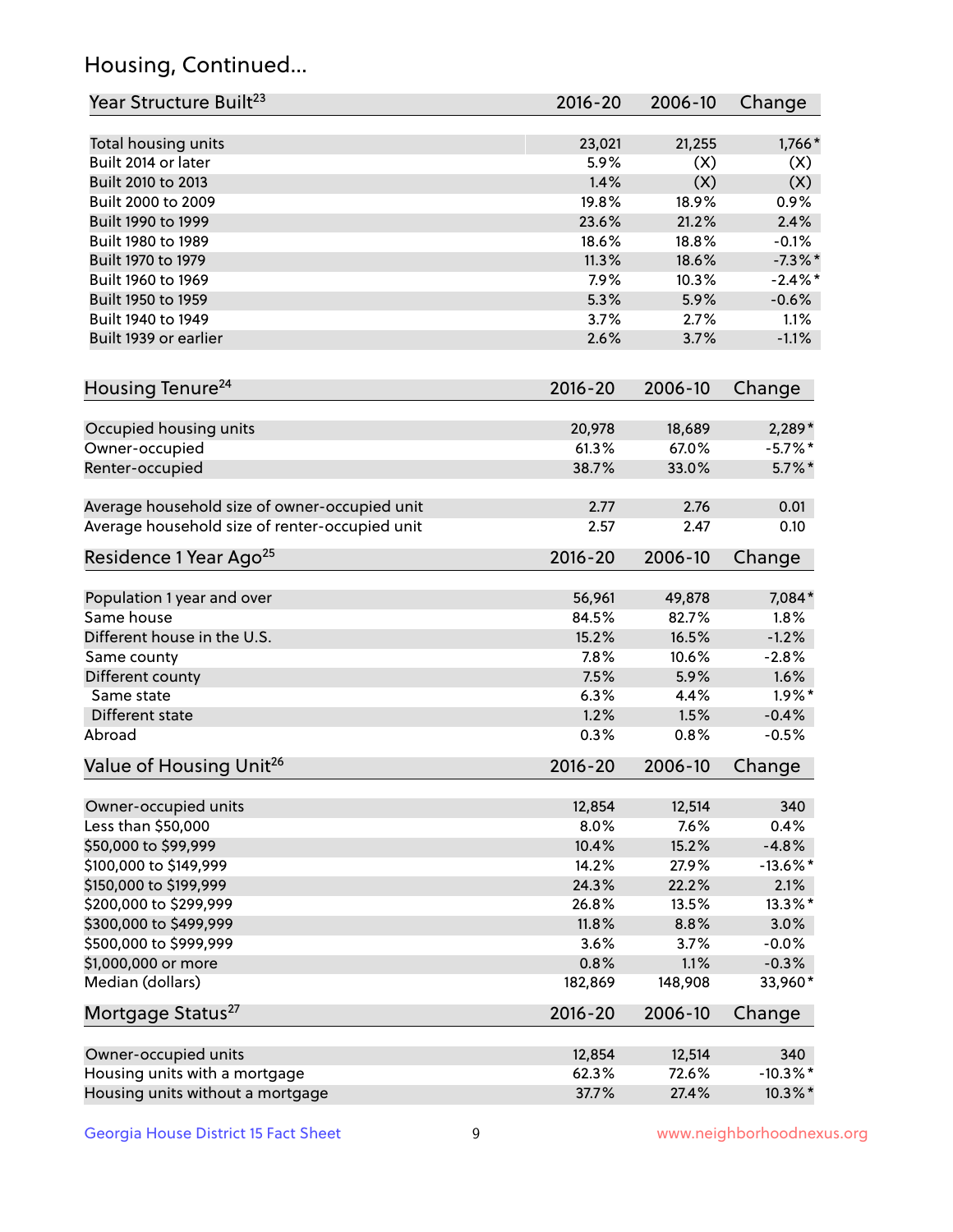## Housing, Continued...

| Selected Monthly Owner Costs <sup>28</sup>                                            | 2016-20 | 2006-10 | Change      |
|---------------------------------------------------------------------------------------|---------|---------|-------------|
| Housing units with a mortgage                                                         | 8,010   | 9,088   | $-1,078*$   |
| Less than \$300                                                                       | 0.3%    | 0.4%    | $-0.2%$     |
| \$300 to \$499                                                                        | 0.9%    | 1.6%    | $-0.7%$     |
| \$500 to \$999                                                                        | 22.7%   | 24.5%   | $-1.8%$     |
| \$1,000 to \$1,499                                                                    | 38.3%   | 42.0%   | $-3.6%$     |
| \$1,500 to \$1,999                                                                    | 24.9%   | 16.6%   | $8.3\%$ *   |
| \$2,000 to \$2,999                                                                    | 9.5%    | 10.4%   | $-0.9%$     |
| \$3,000 or more                                                                       | 3.4%    | 4.5%    | $-1.1%$     |
| Median (dollars)                                                                      | 1,326   | 1,254   | $72*$       |
| Housing units without a mortgage                                                      | 4,844   | 3,426   | $1,418*$    |
| Less than \$150                                                                       | 6.2%    | 4.4%    | 1.9%        |
| \$150 to \$249                                                                        | 9.7%    | 17.1%   | $-7.4\%$ *  |
| \$250 to \$349                                                                        | 17.5%   | 28.8%   | $-11.3\%$ * |
| \$350 to \$499                                                                        | 29.3%   | 25.0%   | 4.3%        |
| \$500 to \$699                                                                        | 24.7%   | 18.3%   | 6.3%        |
| \$700 or more                                                                         | 12.7%   | 6.4%    | $6.2\%$ *   |
| Median (dollars)                                                                      | 433     | 349     | $83*$       |
| Household Income <sup>29</sup>                                                        |         |         |             |
| Housing units with a mortgage (excluding units where<br>SMOCAPI cannot be computed)   | 7,986   | 9,046   | $-1,060*$   |
| Less than 20.0 percent                                                                | 53.9%   | 37.3%   | 16.6%*      |
| 20.0 to 24.9 percent                                                                  | 15.7%   | 17.1%   | $-1.4%$     |
| 25.0 to 29.9 percent                                                                  | 10.6%   | 11.2%   | $-0.6%$     |
| 30.0 to 34.9 percent                                                                  | 3.5%    | 9.3%    | $-5.7\%$ *  |
| 35.0 percent or more                                                                  | 16.2%   | 25.2%   | $-9.0\%$ *  |
| Not computed                                                                          | 24      | 42      | $-18$       |
| Housing unit without a mortgage (excluding units where<br>SMOCAPI cannot be computed) | 4,595   | 3,386   | 1,209*      |
| Less than 10.0 percent                                                                | 51.1%   | 43.2%   | 7.9%        |
| 10.0 to 14.9 percent                                                                  | 17.4%   | 19.0%   | $-1.6%$     |
| 15.0 to 19.9 percent                                                                  | 4.7%    | 13.3%   | $-8.6\%$ *  |
| 20.0 to 24.9 percent                                                                  | 6.7%    | 6.7%    | 0.0%        |
| 25.0 to 29.9 percent                                                                  | 4.3%    | 3.2%    | 1.1%        |
| 30.0 to 34.9 percent                                                                  | 2.8%    | 2.9%    | $-0.1%$     |
| 35.0 percent or more                                                                  | 13.0%   | 11.7%   | 1.3%        |
| Not computed                                                                          | 249     | 40      | 209         |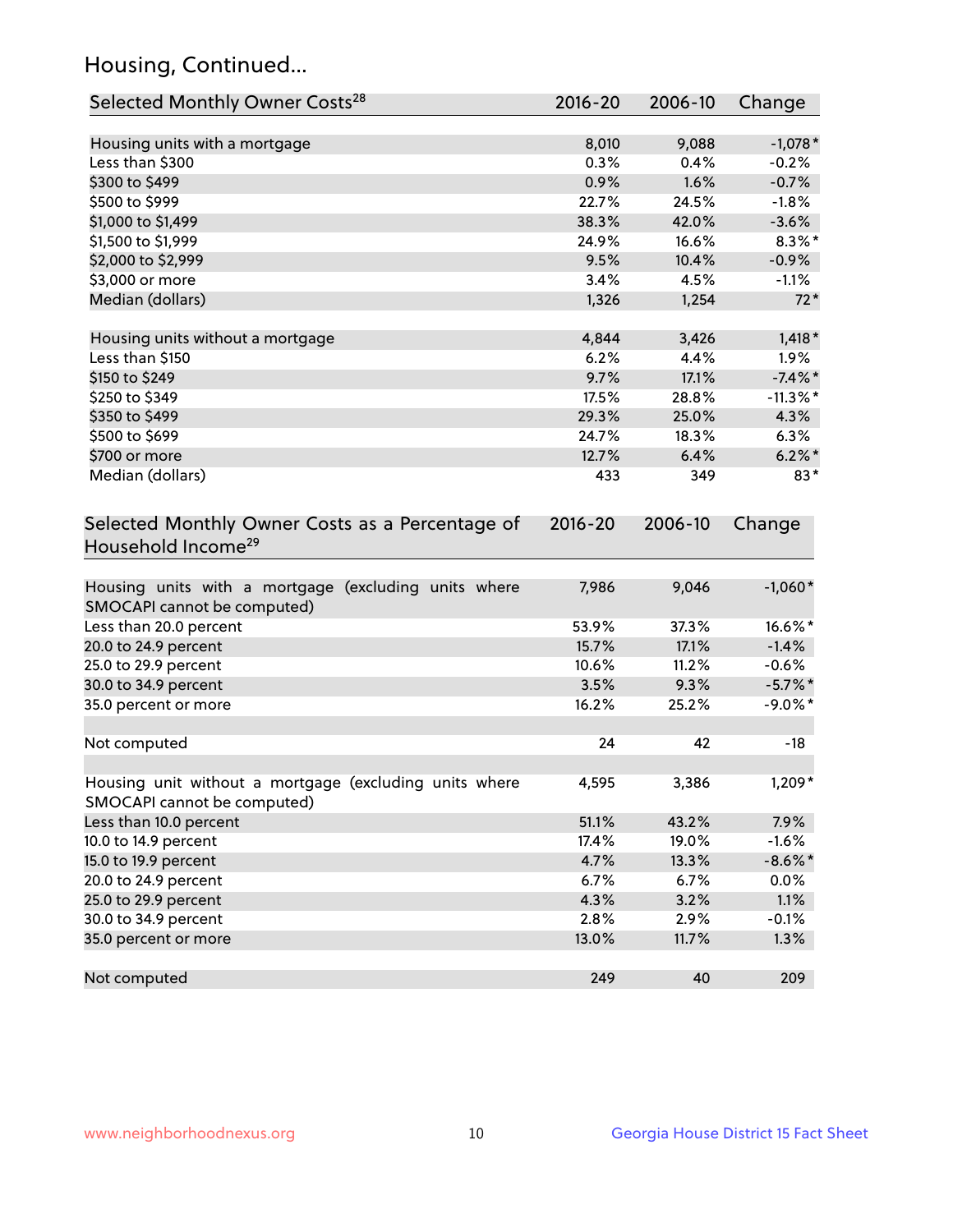## Housing, Continued...

| Gross Rent <sup>30</sup>                                     | 2016-20     | 2006-10 | Change      |
|--------------------------------------------------------------|-------------|---------|-------------|
|                                                              |             |         |             |
| Occupied units paying rent                                   | 7,784       | 5,869   | $1,915*$    |
| Less than \$200                                              | $1.1\%$     | 0.7%    | 0.5%        |
| \$200 to \$499                                               | 6.9%        | 15.1%   | $-8.1%$     |
| \$500 to \$749                                               | 15.4%       | 33.7%   | $-18.2\%$ * |
| \$750 to \$999                                               | 40.4%       | 34.5%   | 5.8%        |
| \$1,000 to \$1,499                                           | 31.4%       | 15.3%   | $16.1\%$ *  |
| \$1,500 to \$1,999                                           | 4.5%        | 0.6%    | $3.9\%$     |
| \$2,000 or more                                              | 0.2%        | 0.2%    | $0.0\%$     |
| Median (dollars)                                             | 929         | 806     | $122*$      |
|                                                              |             |         |             |
| No rent paid                                                 | 340         | 306     | 34          |
|                                                              |             |         |             |
| Gross Rent as a Percentage of Household Income <sup>31</sup> | $2016 - 20$ | 2006-10 | Change      |
|                                                              |             |         |             |
| Occupied units paying rent (excluding units where GRAPI      | 7,757       | 5,807   | 1,950*      |

| cannot be computed)    |          |       |            |
|------------------------|----------|-------|------------|
| Less than 15.0 percent | $11.6\%$ | 9.3%  | 2.3%       |
| 15.0 to 19.9 percent   | 13.3%    | 7.5%  | $5.8\%$ *  |
| 20.0 to 24.9 percent   | 16.2%    | 13.9% | 2.3%       |
| 25.0 to 29.9 percent   | 8.6%     | 10.2% | $-1.6%$    |
| 30.0 to 34.9 percent   | 12.3%    | 11.8% | 0.6%       |
| 35.0 percent or more   | 38.0%    | 47.4% | $-9.4\%$ * |
|                        |          |       |            |
| Not computed           | 367      | 367   | $-1$       |

## Transportation

| Commuting to Work <sup>32</sup>           | 2016-20 | 2006-10 | Change    |
|-------------------------------------------|---------|---------|-----------|
|                                           |         |         |           |
| Workers 16 years and over                 | 25,868  | 22,522  | $3,346*$  |
| Car, truck, or van - drove alone          | 81.8%   | 86.2%   | $-4.5%$ * |
| Car, truck, or van - carpooled            | 8.9%    | 8.3%    | 0.6%      |
| Public transportation (excluding taxicab) | 0.8%    | 0.5%    | 0.3%      |
| Walked                                    | 0.7%    | 0.3%    | 0.4%      |
| Other means                               | 0.8%    | 2.6%    | $-1.9%$   |
| Worked at home                            | 7.0%    | 2.0%    | $5.1\%$ * |
|                                           |         |         |           |
| Mean travel time to work (minutes)        | 28.2    | 27.2    | $0.9*$    |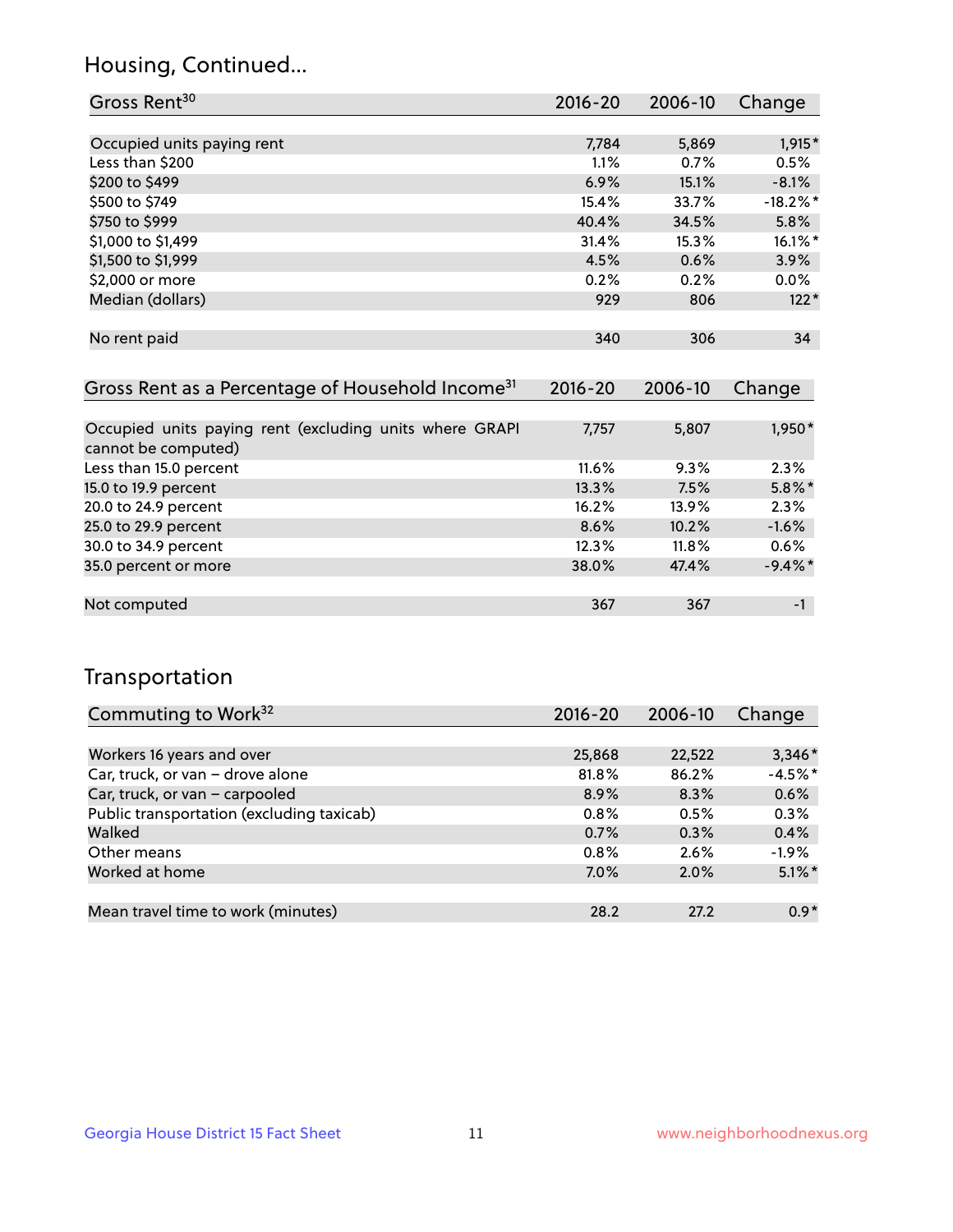## Transportation, Continued...

| Vehicles Available <sup>33</sup> | 2016-20 | 2006-10 | Change   |
|----------------------------------|---------|---------|----------|
|                                  |         |         |          |
| Occupied housing units           | 20,978  | 18,689  | $2,289*$ |
| No vehicles available            | $4.6\%$ | 4.5%    | 0.1%     |
| 1 vehicle available              | 32.0%   | 33.5%   | $-1.5%$  |
| 2 vehicles available             | 39.2%   | 40.2%   | $-1.0%$  |
| 3 or more vehicles available     | 24.3%   | 21.8%   | 2.5%     |

#### Health

| Health Insurance coverage <sup>34</sup>                 | 2016-20 |
|---------------------------------------------------------|---------|
|                                                         |         |
| Civilian Noninstitutionalized Population                | 56,456  |
| With health insurance coverage                          | 84.3%   |
| With private health insurance coverage                  | 64.2%   |
| With public health coverage                             | 30.2%   |
| No health insurance coverage                            | 15.7%   |
| Civilian Noninstitutionalized Population Under 19 years | 14,916  |
| No health insurance coverage                            | 12.0%   |
| Civilian Noninstitutionalized Population 19 to 64 years | 34,731  |
| In labor force:                                         | 26,226  |
| Employed:                                               | 24,632  |
| With health insurance coverage                          | 83.9%   |
| With private health insurance coverage                  | 81.8%   |
| With public coverage                                    | 5.1%    |
| No health insurance coverage                            | 16.1%   |
| Unemployed:                                             | 1,594   |
| With health insurance coverage                          | 57.0%   |
| With private health insurance coverage                  | 35.4%   |
| With public coverage                                    | 21.7%   |
| No health insurance coverage                            | 43.0%   |
| Not in labor force:                                     | 8,505   |
| With health insurance coverage                          | 71.9%   |
| With private health insurance coverage                  | 44.6%   |
| With public coverage                                    | 35.5%   |
| No health insurance coverage                            | 28.1%   |